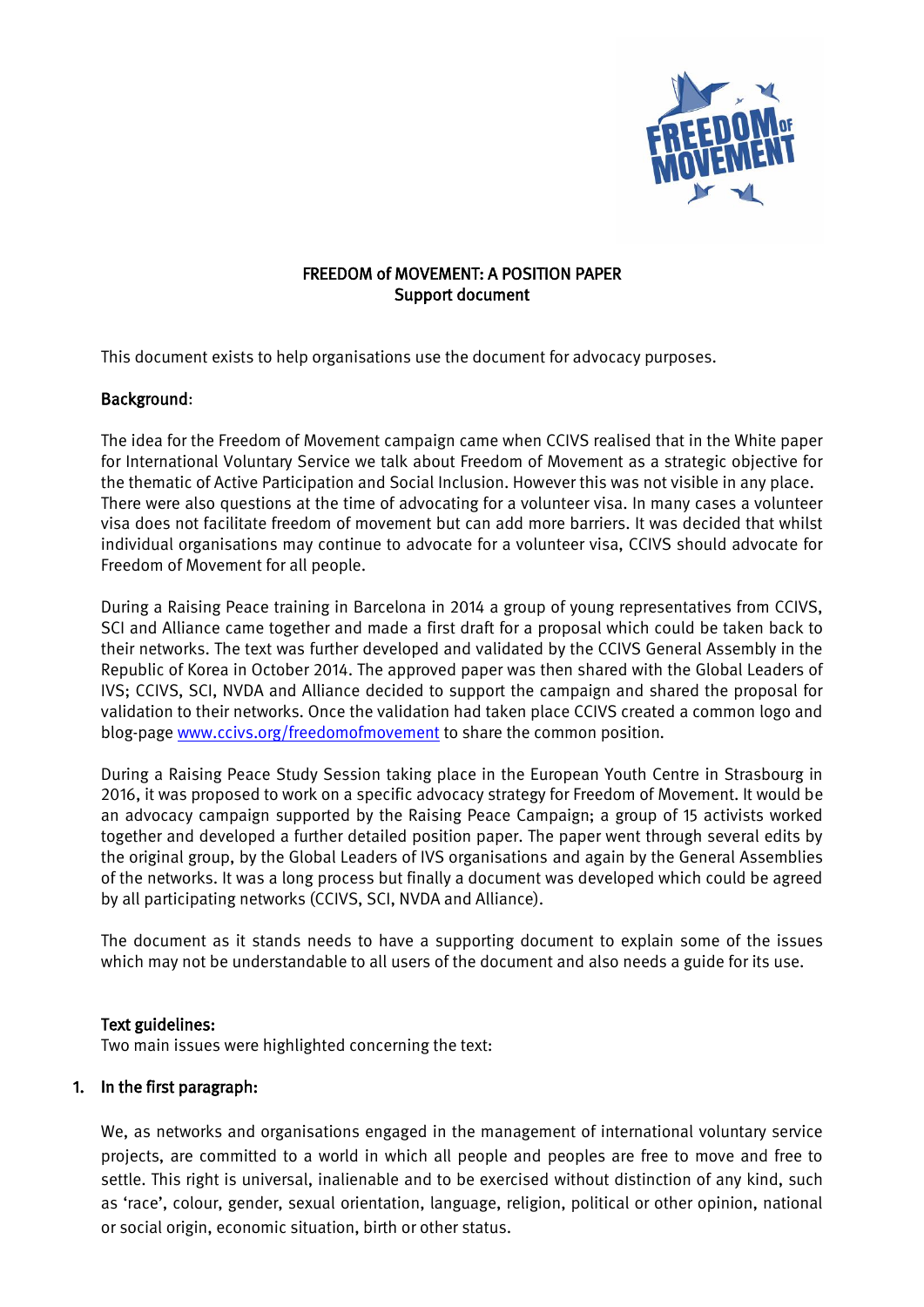

### Support:

#### From the Alliance General Assembly

[1]We believe there is only one race, the human race, and the use of the term no longer reflects contemporary social anthropological and scientific understanding. However, the omission of the word race from the position paper would hinder the power of the paper. Both the European Convention on Human Rights (article 1 and 14) and the UDHR (article 2 and 16) clearly make use of the word race. For further reading consult R.W. Sussman « The Myth of Race: The Troublesome Persistence of An Unscientific Idea ». Harvard University Press, Cambridge. 2014 or the American Anthropological Association, statement paper, 1998 <http://www.americananthro.org/ConnectWithAAA/Content.aspx?ItemNumber=2583>

### Some concepts on racism

Joëlle Golmann, 27<sup>th</sup> of November 2016.

As an IVS movement we, our organizations and the individuals that make part of them, are not standing outside the world, the racism, its history and the whiteness norms that are still being reproduced all around the world. We are a part of the environment in which this is happening. The contradiction that is brought up in research and statistics is this one: While many people experience racism on an everyday basis, a great majority consider ourselves as being antiracists. All of us need to be the change we wish to see and that change needs to start with oneself. Still today there is a confusion and difficulty addressing these matters discursively – how do we name it, what can we say and what shouldn't we say. Although there is no such thing as a universal truth, there are some basic frameworks and concept that might be useful, as a start.

Racism: Today's society on a global level is racialized both on a structural, institutional and on an everyday level between people. Although racism is everywhere in today's society as an underlying power factor, it is usually invisible and non-conscious. Racism is grounded mainly in the norm of whiteness. In the same way as masculinity is constructed as the superior position in relation to femininity within the gender order, whiteness is constructed as the superior position in relation to non-whiteness within the global race order. Since whiteness is such a strong norm that has been naturalized it is usually invisible and non-conscious. That is way it is rarely being questioned. In order to understand the racist structures and racist violence of today, the history of racism is a fundamental starting point. There is a historical racism that is built inside our societies structures and everyday life. The norm of whiteness goes way back. The idea of a white race was formulated during 1800 and the beginning of 1900. The saryan race was understood and produced as the purest of all. Carl Von Linné, a Swedish scientist who is worldwide recognized for his successful inventions within biology, was the first scientist to divide people into different races. He divided humanity into 4-5 races that were given different characteristics depending on appearance. Back then, the white European was put high up in the hierarchy and the darker the skin color, the lower down in the hierarchy. This division was followed by various racial laws. This history has still an impact on our lives and society. Much of the original division is reproduced through today's racists stereotypes.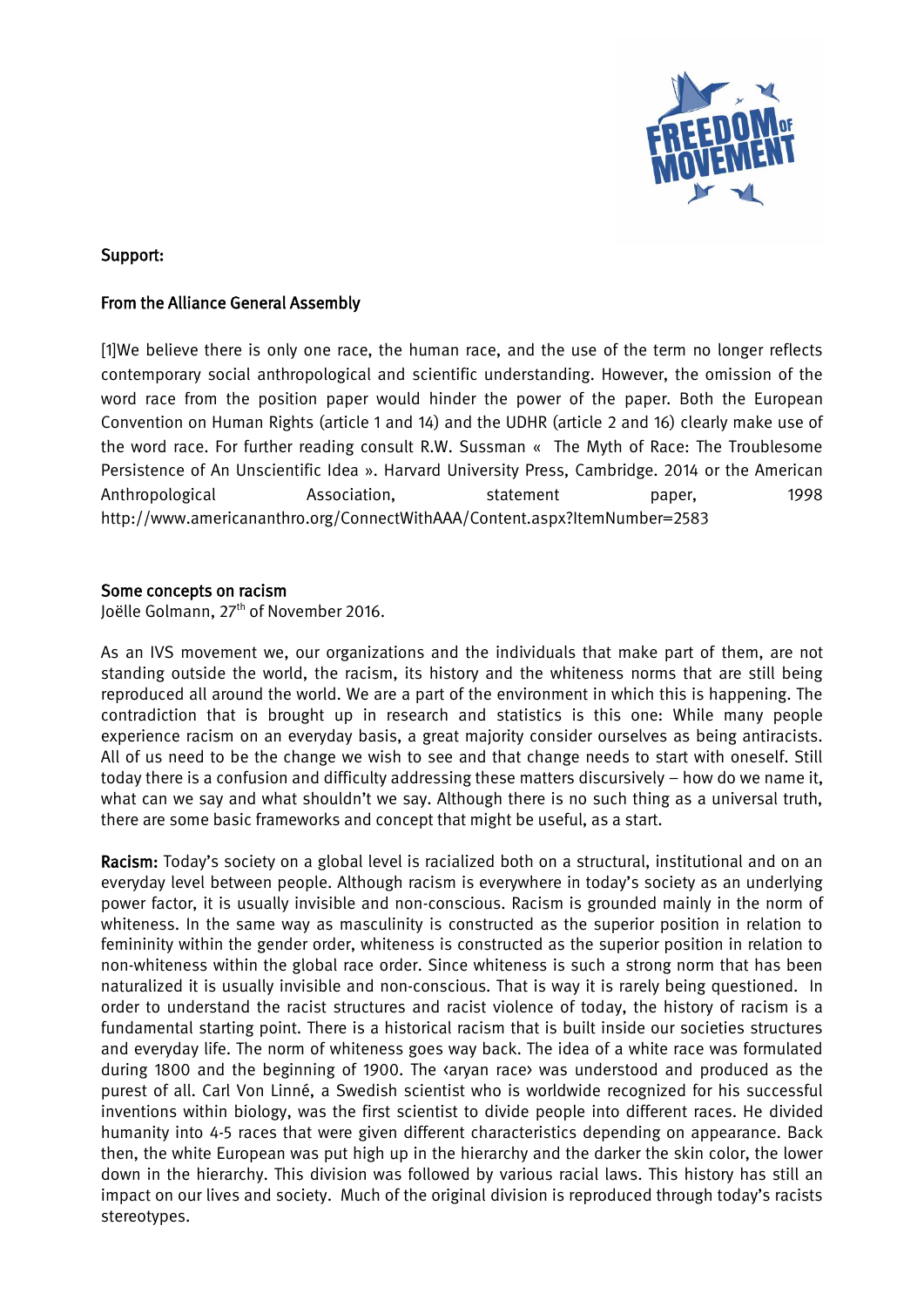

Racialization: The process in which people are divided according to racist stereotypes such as appearance, culture and religion is called racialization. The one that is subject to this process is being racialized. One group that is especially subjected to violence, hate crimes and discrimination is racialized people who due to their appearance are being given a race pertinence and with that, certain characteristics that are associated with it.

Race: A biological race does not exist. When the concept is used, it refers to the socially and historically constructed race. We believe there is only one race, the human race, and the use of the term no longer reflects contemporary social anthropological and scientific understanding. However, the omission of the word race from the position paper would hinder the power of the paper. Both the European Convention on Human Rights (article 1 and 14) and the UDHR (article 2 and 16) clearly make use of the word race. For further reading consult R.W. Sussman « The Myth of Race: The Troublesome Persistence of An Unscientific Idea ». Harvard University Press, Cambridge. 2014 or the American Anthropological Association, statement paper, 1998 <http://www.americananthro.org/ConnectWithAAA/Content.aspx?ItemNumber=2583>

Norm of whiteness: What is seen as positive, something to strive for, and normal is whiteness. Whiteness is in itself not just a color. It refers mainly to a power position. The fact that our society is characterized by a whiteness norm means that that people who are racialized as white are given social, economic and political privileges on the cost of others. Whiteness is also a norm critical concept since it is pointing out the power and not the excluded positions. The concept therefore makes visible that people considered white has a color, an aspect that rarely is made visible due to the fact that whiteness is the norm. Usually it is the non-norm aka "the others" which are being described. A norm critical approach can be an important step forward in our antiracist work.

## 2. On the list of items we are calling for:

On behalf of the International Voluntary Service Movement we call on all countries to immediately: Support the vision of a world without borders and facilitate the free movement of all people;

## Support:

## (From the original text)

The Coordinating Committee for International Voluntary Service (CCIVS), Service Civil International (SCI), the Alliance of European Voluntary Service organisations and Network for Voluntary Development Asia (NVDA) believe in a just world without discrimination where all people can fully enjoy their Human Rights including freedom of movement. We strive for a world in which every citizen has the opportunity to participate actively in the construction of a just global society. We consider that we should work towards a more inclusive society, campaigning widely against laws which restrict movement across the world. We strongly believe that our ability to join forces for the implementation of the Freedom of Movement Campaign will bring more power to our movement so that together we can change the situation regarding freedom of movement and active global citizenship